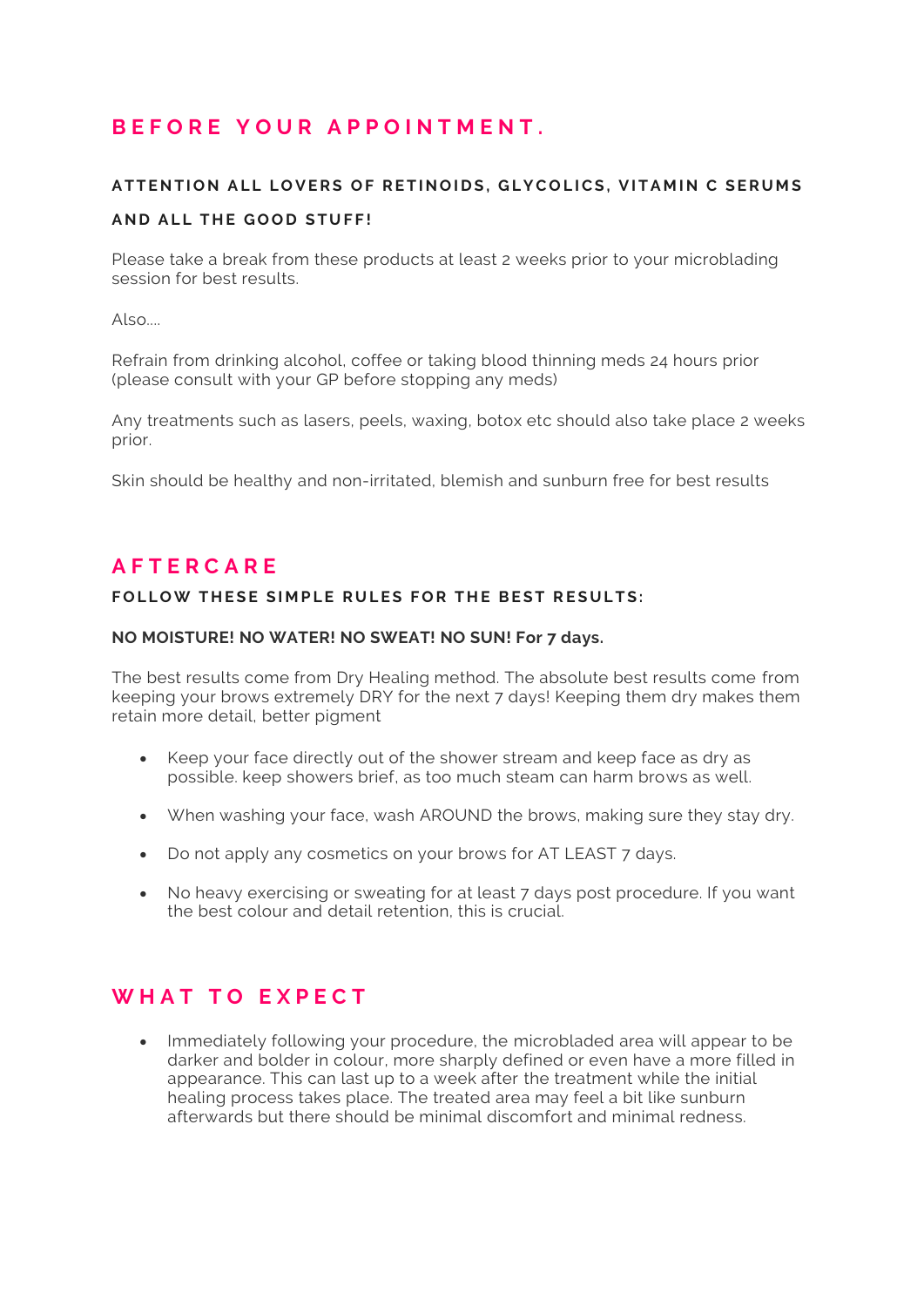- During the initial healing period, there may be scabbing, flaking or peeling of the skin. If that happens, do not pick, and allow the scab or dry skin to come off on its own. This is very important! If scabs come off prematurely, the pigment will come out with it!
- The complete healing process takes about 4-6 weeks, at which time the true colour of the microblading is evident. During this process, your pigment will lighten up to 50%. DON'T PANIC even if you think too much colour has been lost, as your skin is still regenerating and naturally exfoliating.

### **Healing process.**

- **Day 1 -** finely detailed, slight redness
- **Day 2-4 -** They become darker and more filled in looking as they form a light protective layer or scab. This is only temporary- don't panic!
- **Day 5-12-** the protective layer naturally exfoliates, peels and flakes away over the course of several days as your skin heals underneath it. The freshly healed skin is white and has a waxy coating, making it appear that the brows are too light. Be patient!
- **Day 10-30 -** After 7 days you may use brow makeup very gently if you need it. The colour will slowly come back. Wait at least 4 weeks to see the true colour, and it is only after 4 weeks that your touch-up/adjustment can be done. Your second appointment is to perfect your shape, touch up any light areas also to assess how your skin reacts to the process, and the chosen colour.
- **This is a two-step process. Brows will look really finished after the 2nd appointment.**

# **O N C E H E A L E D**

- Exposure to the sun over time can cause fading and discoloration of the pigment. Once completely healed, I recommend applying sunscreen daily on the treated area.
- Glycolic acid, retinols, AHA's, anti-aging lotions and serums, microdermabrasion, chemical face peels and laser treatments must be kept away from the tattooed area as continued use could lighten or discolour the pigment.
- If you are having laser resurfacing or laser hair removal after your tattoo has healed, please inform the laser technician. Continue at your own discretion. Laser procedures may darken, lighten, or discolour the tattooed area.